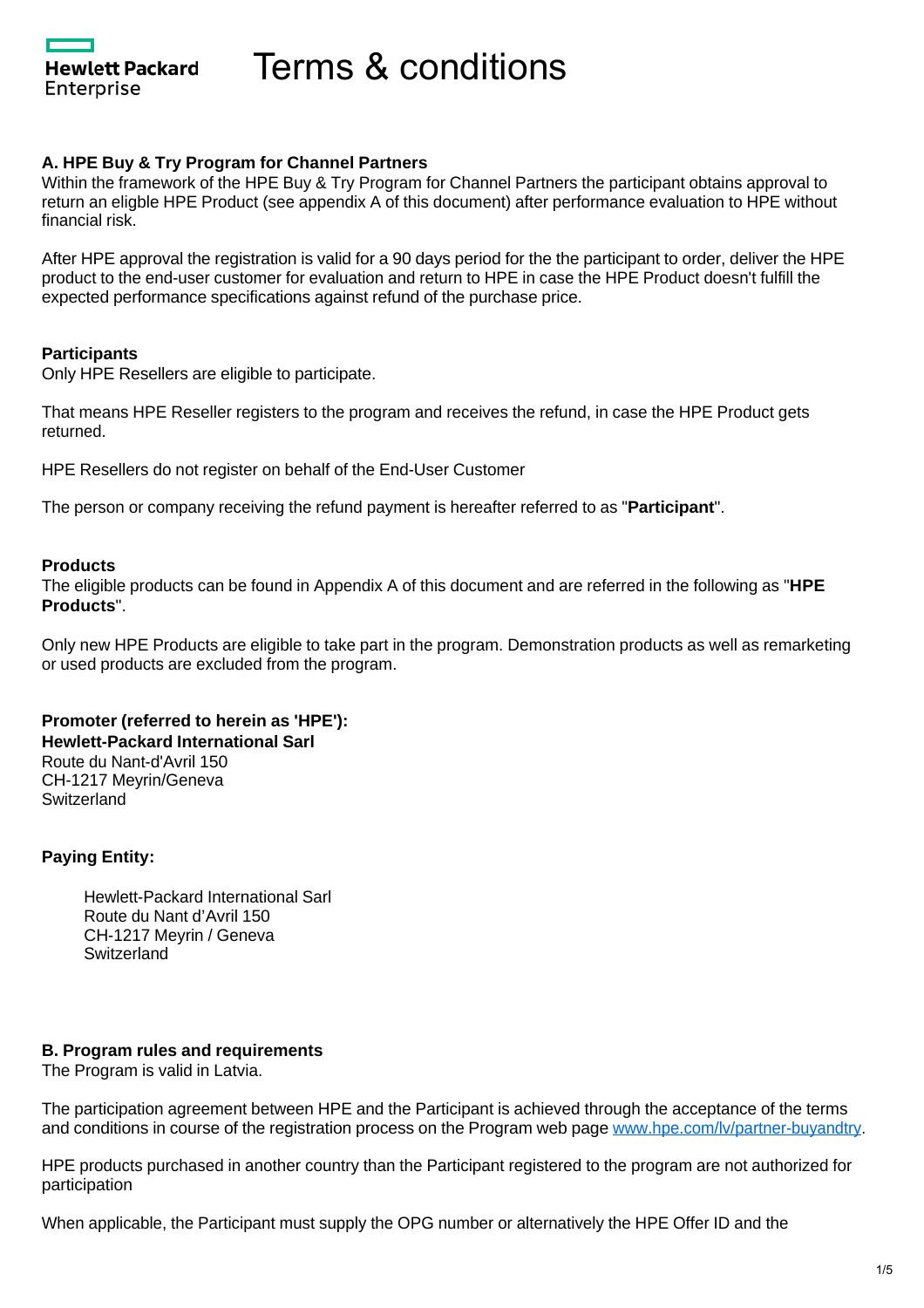approximate order value in course of the registration process, as well as the purpose for the product evaluation.

HPE only accepts complete and undamaged returns in original packaging. No refund is made without the original packaging. The HPE Product must be returned complete and undamaged in the original packaging and with all original accessories included at time of purchase of the HPE Product (such as, but not limited to, manuals, network adapters, DVDs, cables, power supplies, monitors, key boards, mice, graphic cards, etc).

HPE reserves the right to lower the refund in case of damaged or incomplete products.

The purchase price listed on the invoice will be paid, but no more than the non binding HPE recommended price at the time of sale. HPE will only pay this amount. Other hardware, software and services are excluded from the reimbursement. Other costs are not reimbursed by and cannot be claimed from HPE.

The Participant will be solely responsible for removing all sensitive data before returning products to HPE, and HPE shall not be responsible for maintaining the confidentiality or privacy of any sensitive data that remains on such component.

HPE Product(s) returned to HPE must not be contaminated with biological, chemical or radioactive materials.

HPE Product(s) for return must be located within the country the Participant registered to the Program.

Applications for collection of HPE Products from offshore locations cannot be accepted.

The ownership of the HPE Product(s) will be transferred to HPE upon handover of the product to the designated HPE Test Center.

The delivery of the HPE Product(s) to HPE's designated Test Center shall be final and effective to transfer title of such product to HPE free and clear of all liens and encumbrances.

The HPE Product(s) defined in the web registration under the program must be handed over to HPE to qualify. After receipt in HPE's test center. No HPE Product(s) (including accessories) can be returned again to the participant. These HPE Product(s) remain the property of HPE.

The HPE Product(s) must match the details provided during the registration process. If they do not match, HPE reserves the right not to pay any refund or to debit the difference between the stated and actually received HPE Product when the refund value is less.

### **C. Program Steps and Timing**

**Hewlett Packard** 

Enterprise

The Participant can register, obtain information about the program and request a trade-in offer on the web site [www.hpe.com/lv/partner-buyandtry.](http://www.hpe.com/lv/partnerbuyandtry)

Registrations must be submitted online, before the actual purchase of the HPE Product. HPE reviews and confirms the application to participate.

The date of the invoice to End-User Customer shall be considered as the date of sale.

The application to return the HPE Product must be made within 90 calendar days after the date of registration approval.

The proof of purchase must contain the following information:

- Name and address of the Participant
- Name and address of the Seller, in accordance with the letterhead
- Model and serial number of the HPE Product.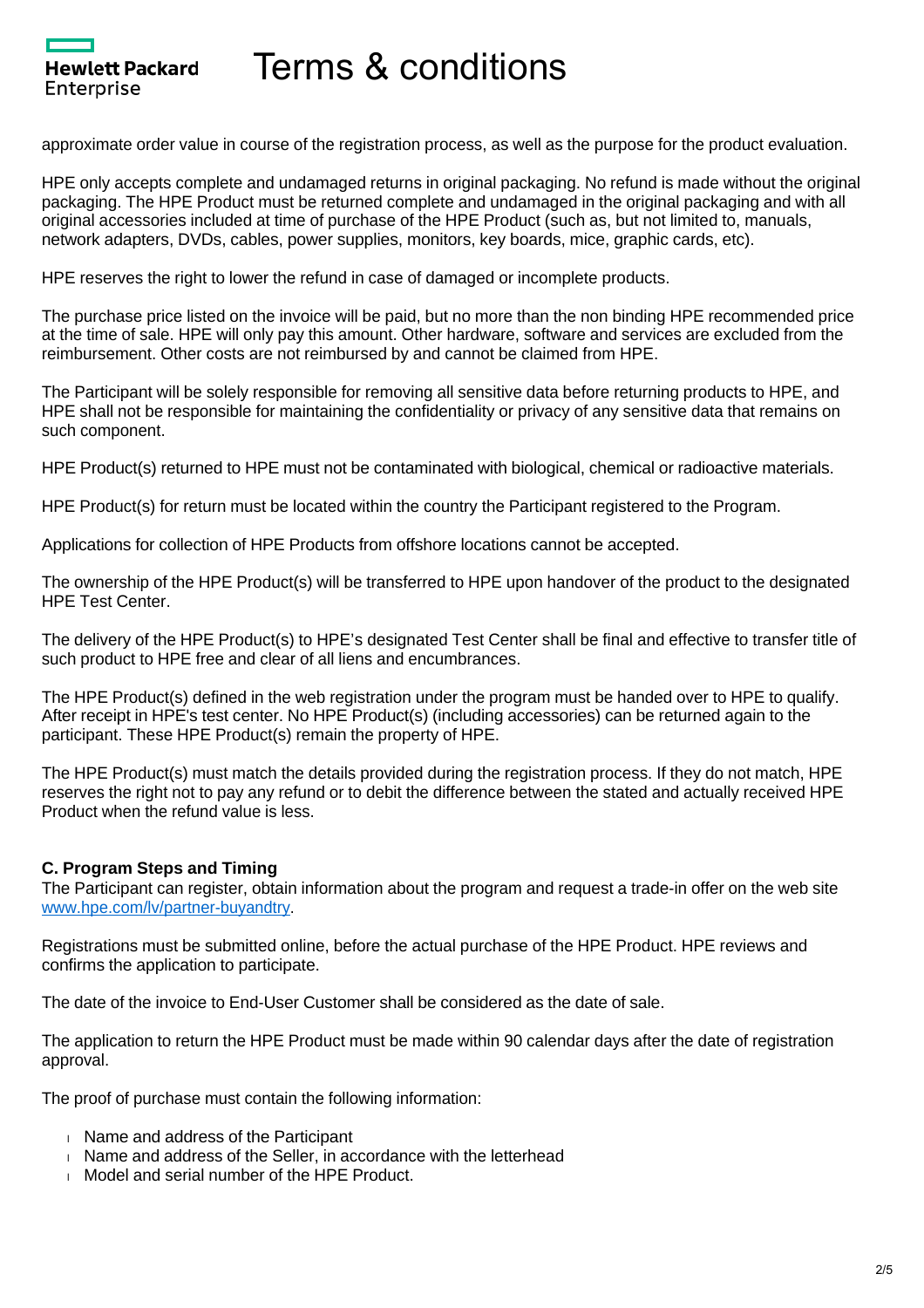The mandatory proof of purchase documents must be uploaded during completion of the return request at [www.hpe.com/lv/partner-buyandtry.](http://www.hpe.com/lv/partnerbuyandtry)

Uploaded documents are exclusively used for validation of eligibility to participate in this Program. The information will not be shared with any other processes and function outside the Program.

Participants who did not provide HPE with all mandatory information will be notified via email and offered the opportunity to provide the missing items within 7 calendar days. If the Participant still fails to comply with the terms and conditions, the request will be rejected.

Collections are carried out for full lots of HPE Products. If HPE Products are to collect at different locations, or there are multiple collections at different dates, the claim must be splitted in corresponding batches. Please contact [buyandtry@tpps.mail.hpe.com](mailto:buyandtry@tpps.mail.hpe.com) for support in such cases.

On the agreed date, HPE will dispatch a carrier to the address the Participant advised during registration. If it is not possible for said carrier to come on the agreed date, carrier will contact the Participant to agree a new date.

The charges for the collection are carried by HPE.

**Hewlett Packard** 

Enterprise

The shipping label provided with the claim confirmation must be attached to the outside of the box and should remain easily accessible even when stacked on a pallet. It is recommended to secure the label with transparent shipping tape from being ripped off the box.

If an HPE Product other than that stated in the web registration has been returned to the test center, HPE is entitled to charge the participant the incurred costs for the return.

The period between acceptance of the request to return and the readiness for collection of the HPE Product(s) must not exceed 90 calendar days.

The trade-in value is paid by HPE to the Participant. The payment will be made by electronic bank transfer within 45 days after receipt of the HPE Product in the Test Center.

Payment can only be made to a bank account within the country where the Participant registered to the Program.

### **Invoicing for reimbursement**

(This Program requires the acceptance of a self billing invoice by customer. To ensure consistent and valid invoicing HPE creates a proposed self billing invoice on behalf of the Participant and sends it to the Participant for acceptance. Once the proposed self billing invoice is accepted by the Participant then HPE will make the respective payment and issue a final corresponding invoice under these Terms and Conditions.)

(A failure to send a valid acceptance of the proposed self billing invoice will result in the claim being rejected and invalidates the participation in the Program. )

For questions regarding the program or the status of your claim, please email: [buyandtry@tpps.mail.hpe.com.](mailto:buyandtry@tpps.mail.hpe.com)

Alternatively, for claim status lookup, please check the URL available with the Confirmation email.

### **D. Disclaimers**

By completing the registration process Participants confirms acceptance of these terms and conditions.

HPE reserves the right to disqualify incomplete, altered or illegible claims.

Participants proved to have entered fraudulent claims will be excluded. HPE reserves the right to take legal action.

In addition to the invoice for the purchased HPE Product, HPE reserves the right to request from the reseller/End-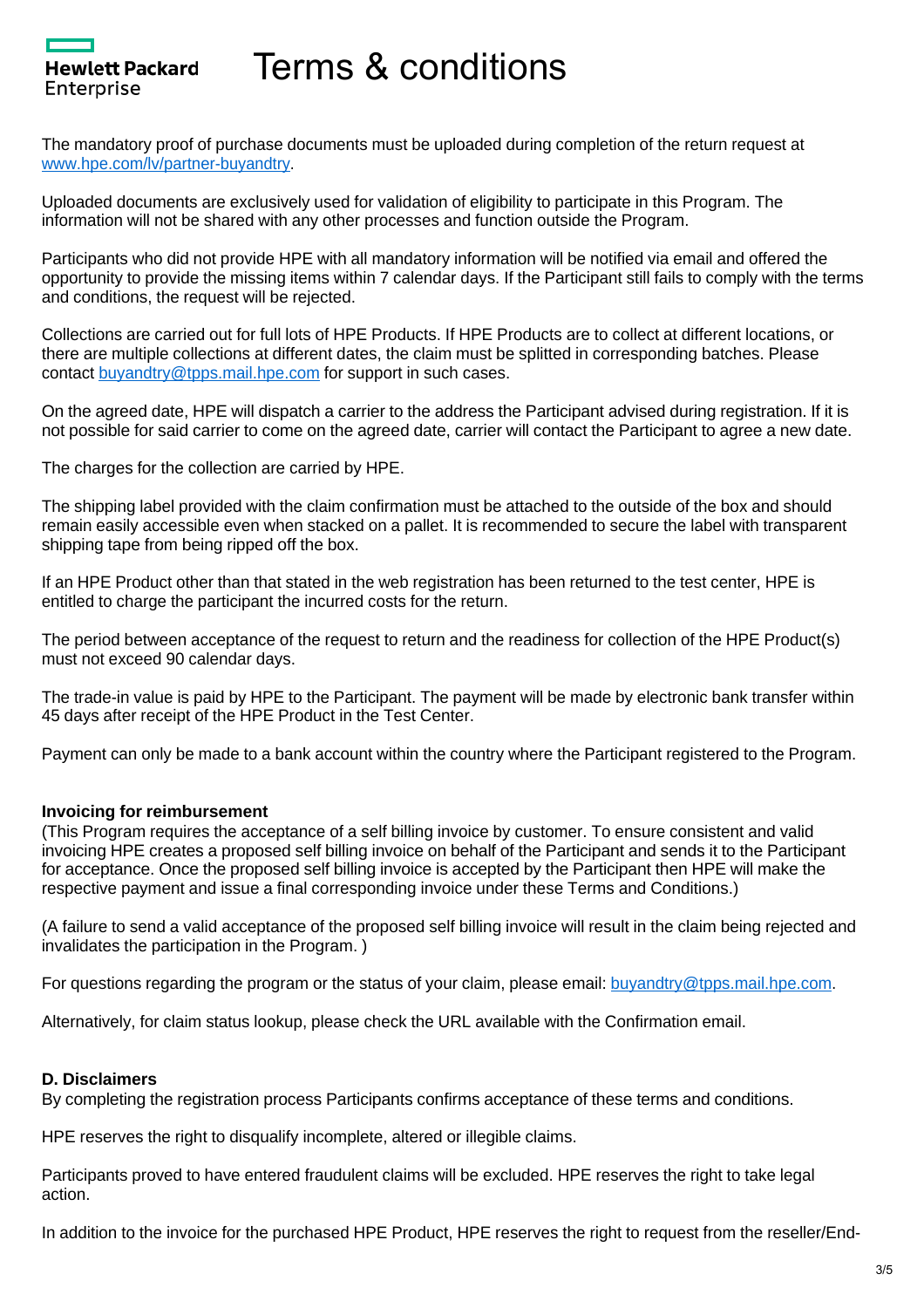Hewlett Packard

Enterprise

User Customer further evidence of purchase and/or ownership (e.g. photo of the serial number label, barcodes,...)

HPE reserves the right to audit all requests to ensure that the terms and conditions of this Program have been met and to request additional information regarding any and all claims and supporting documents.

In the event of incorrect payments made by HPE the Participant shall repay any such incorrect payment not later than 28 days after receipt of written notice from HPE.

The Participant agrees to hold HPE free from the responsibility of any liability, claims, damages and tax liabilities that might arise in such circumstances.

HPE is not responsible or liable for any technical, hardware, software, server, website, or other failures or damage of any kind to the extent that this prevents the Participant from or otherwise obstructs him/her in participating in the Program.

HPE shall not be liable for any loss, damage or injury of any nature howsoever caused to Participants pursuant to this Program. However, nothing in these terms shall act so as to exclude or restrict HPE's liability for death or personal injury of Participants proven to be caused by HPE's negligence.

HPE reserves the right to amend the terms of this Program at any time without notice.

HPE may cancel this Program where required to do so for legal or commercial reasons arising from applicable laws.

The payment will be made upon HPE's satisfaction that the Participant has fully complied with these terms and conditions and the associated instructions.

The decisions of HPE in respect of any and all aspects of the Program will be final and binding.

This Program is subject to the laws of the country the Participant registered to the program. In case of dispute, the courts of the locale of the Promoter will have jurisdiction.

Where the payment constitutes a taxable benefit, all tax liability lies with the Participant.

| <b>Qualifying HPE Products</b> |
|--------------------------------|
| HPE ProLiant DL160 Gen10       |
| HPE ProLiant DL180 Gen10       |
| HPE ProLiant DL325 Gen10       |
| HPE ProLiant DL325 Gen10+      |
| HPE ProLiant DL345 Gen10+      |
| HPE ProLiant DL360 Gen10       |
| HPE ProLiant DL360 Gen10+      |
| HPE ProLiant DL365 Gen10+      |
| HPE ProLiant DL380 Gen10       |
| HPE ProLiant DL380 Gen10+      |
| HPE ProLiant DL385 Gen10       |
| HPE ProLiant DL385 Gen10+      |
| HPE ProLiant DL560 Gen10       |
| HPE ProLiant DL580 Gen10       |
| HPE ProLiant ML110 Gen10       |